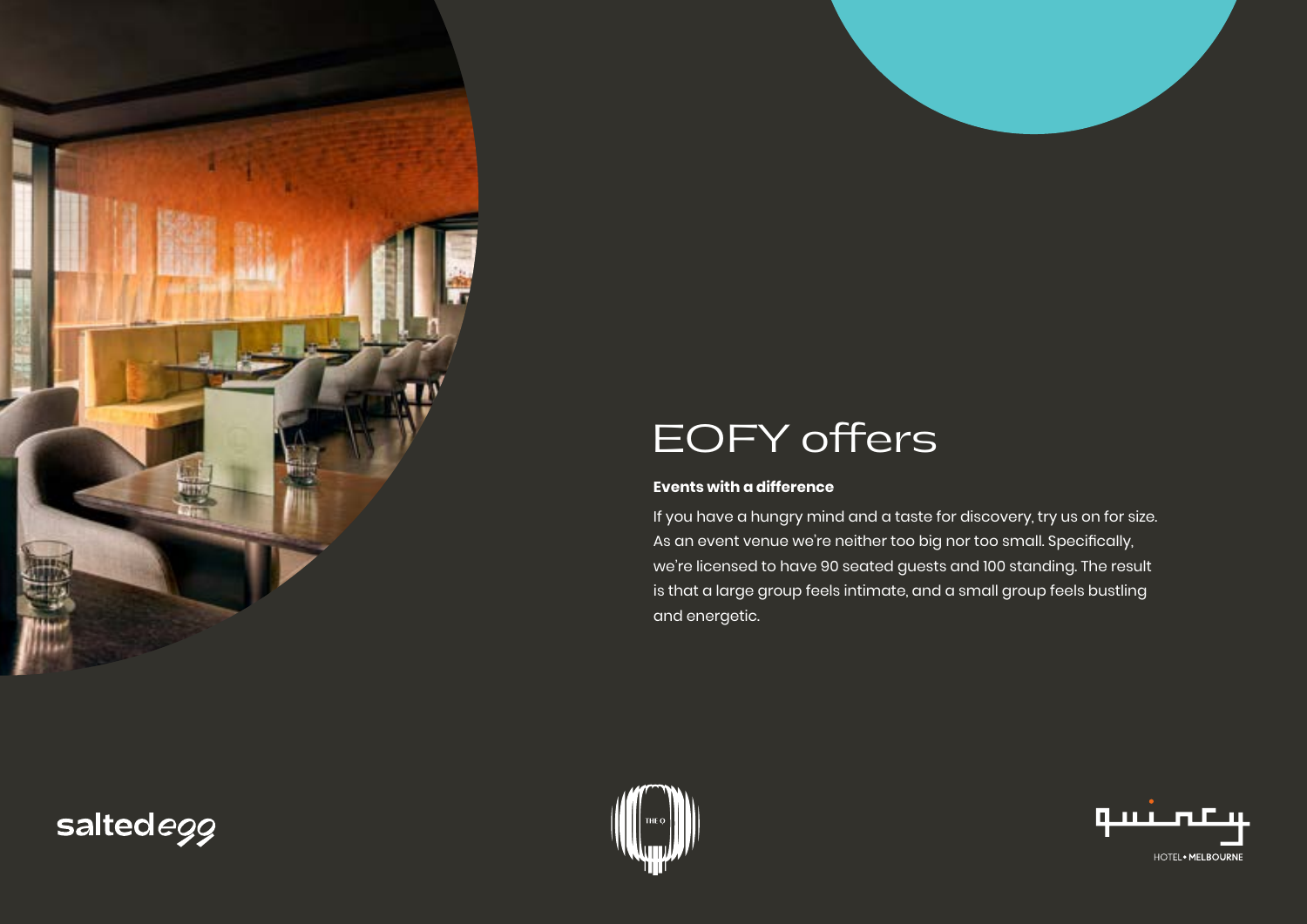# saltedegg

Born from the eclectic and vivid origins of South East Asian cuisine, Salted Egg is a dining experience that will transport you to another world. With a menu dominated by traditional Thai cuisine, it will stimulate and surprise all the senses. A destination for those with a curious appetite and a desire for culinary adventure, it's not just a place to dine, but a place where ideas are hatched.

Level 1

Breakfast 7am – 11am daily Lunch 12 – 3pm Tuesday to Saturday Dinner 5pm – late Tuesday to Saturday Venue capacity 12 - 100 guests





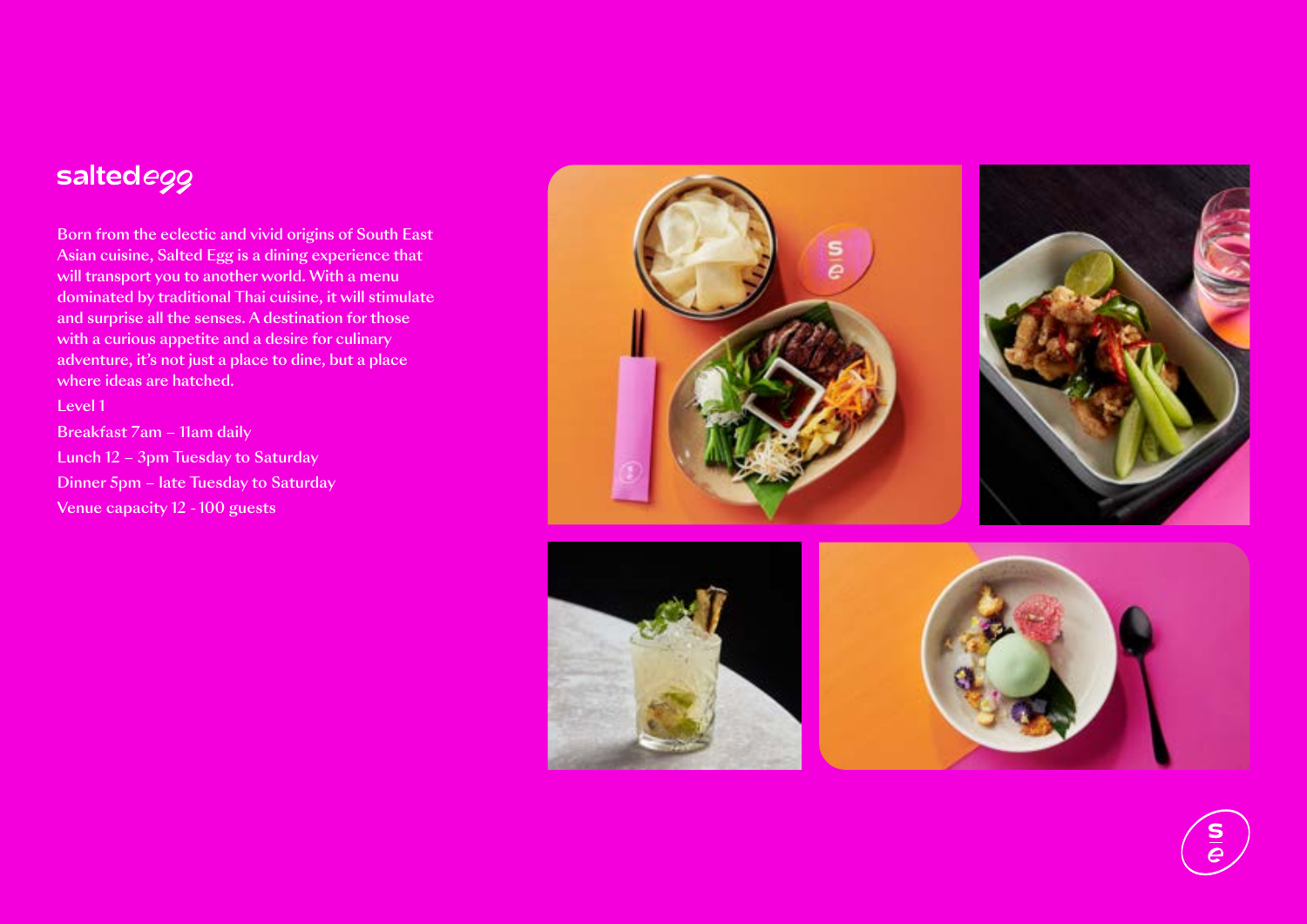## saltedegg

#### Lunch EOFY Package | *55pp including 2 hours drinks*

#### *Bites (per piece)*

Pomelo betel leaf w caramelised coconut, chilli and mint · GF/DF/VEG ·

#### *Small Plates*

Raw kingfish w green nahm jim, taro chips, finger lime and shiso *• GF/DF/NF/SF •*

Son-in-law eggs w yellow bean sauce, green mango and herb salad  $\cdot$  *NF/DF/V*  $\cdot$ 

#### *Stir Fries & Curries*

Yellow curry of spiced pumpkin w shallot, Thai basil and pickled ginger *• GF/NF/DF/VEG* • Roasted duck w crispy egg noodle, yellow bean sauce and pickled chilli *• DF/NF •*

#### *Rice & Sides*

Jasmine rice *• GF/NF/DF/VEG •* Roti bread *• NF/DF/VEG •*

*–*

*Sparkling* Até Sparkling Brut NV, South Eastern Australia

*White (choose 1)* Até Pinot Grigio, South Eastern Australia Até Sauvignon Blanc, South Eastern Australia

*Red (choose 1)* Até Shiraz, South Eastern Australia Até Cabernet Sauvignon, South Eastern Australia

*Beer* Mornington Draught



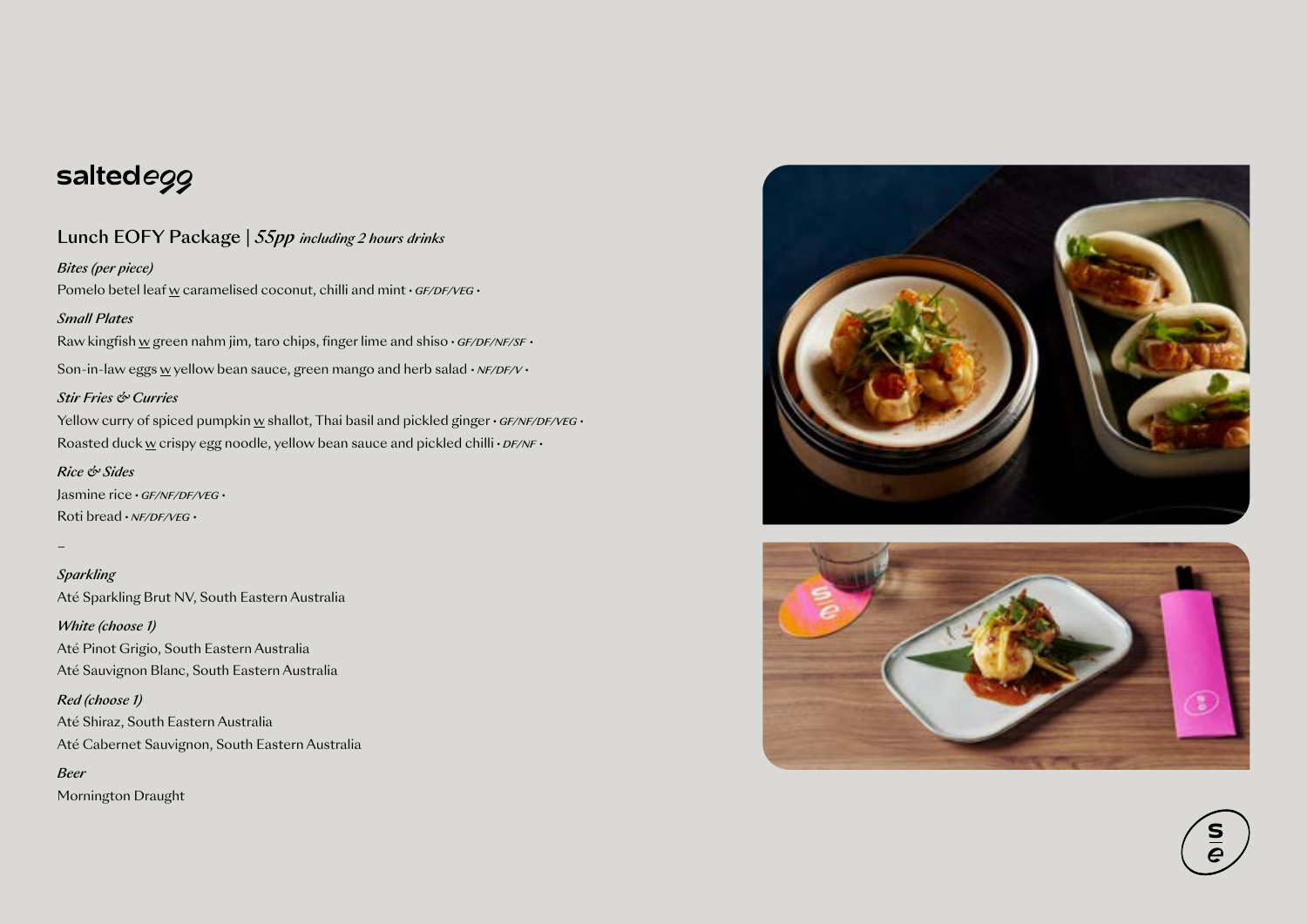## saltedegg

#### Dinner EOFY Package | *99pp including 2 hours drinks*

#### *Bites (per piece)*

Pomelo betel leaf w caramelised coconut, chilli and mint · GF/DF/VEG ·

#### *Small Plates*

Raw kingfish w green nahm jim, taro chips, finger lime and shiso *• GF/DF/NF/SF •*

Son-in-law eggs w yellow bean sauce, green mango and herb salad  $\cdot$  *NF/DF/V*  $\cdot$ 

#### *Large Plates*

Massaman curry of brisket w kipfler potato, cucumber and chilli relish • GF//DF/SF • Stir fried greens w roast pork belly, oyster sauce and crispy tofu · *DF/NF* ·

#### *Rice & Sides*

Jasmine rice *• GF/NF/DF/VEG •* Roti bread *• NF/DF/VEG •*

#### *Dessert*

Pandan and white chocolate mousse w toasted macaroons, coconut jelly and ube cream *• NF/SF •* 

*–*

#### *Sparkling*

Até Sparkling Brut NV, South Eastern Australia

#### *White (choose 1)*

Até Pinot Grigio, South Eastern Australia Até Sauvignon Blanc, South Eastern Australia

#### *Red (choose 1)*

Até Shiraz, South Eastern Australia Até Cabernet Sauvignon, South Eastern Australia

#### *Beer*

Mornington Draught





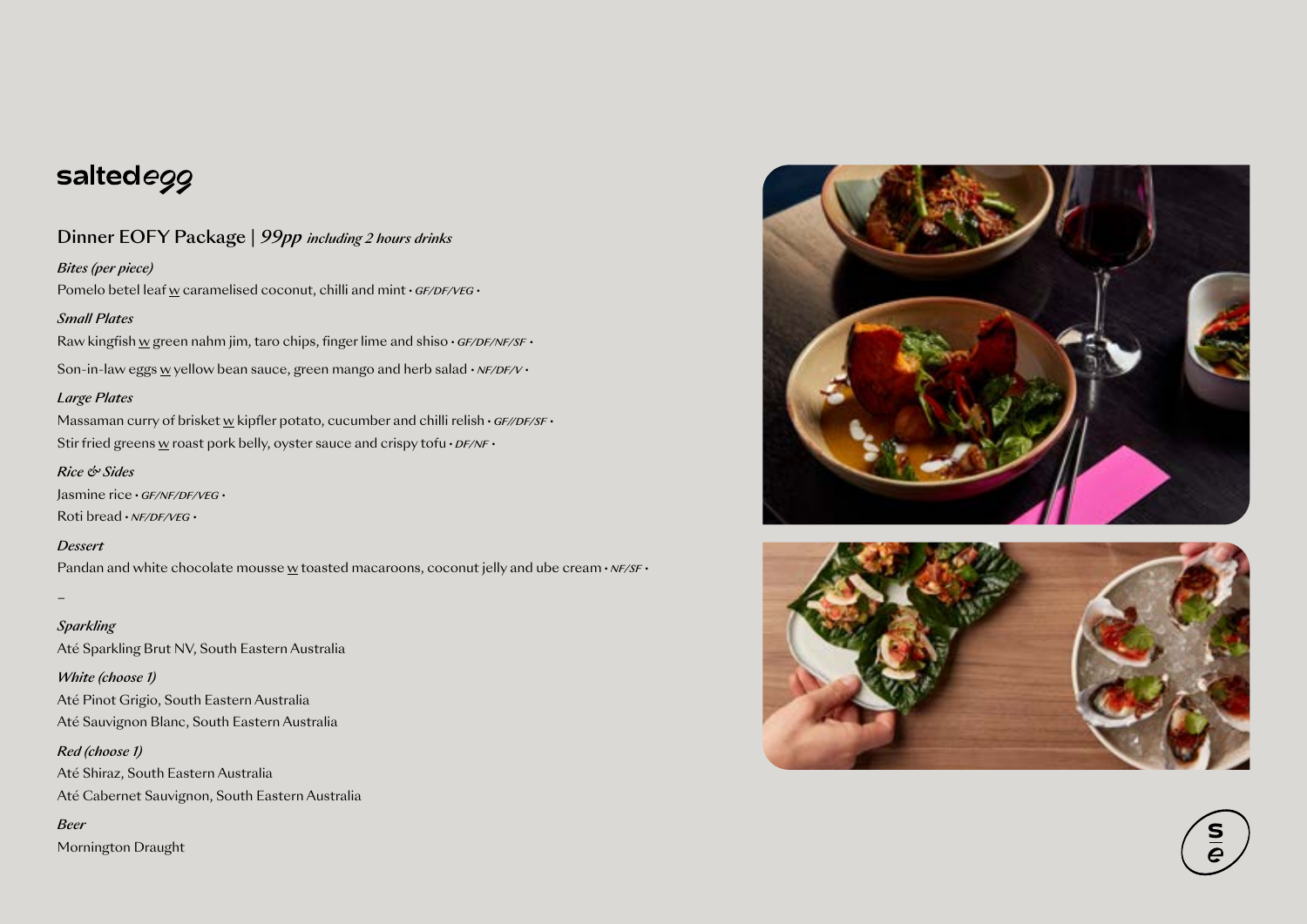## The Q

Perched above the bustling city streets below, The Q is a place of duality. Exclusive, yet inclusive. A reimagined club lounge experience by day, and a pulsing energetic bar at night. A place of small plates and big experiences. Where you can enjoy a signature cocktail, Quincy Sling style, with a view over the Melbourne skyline.

Level 28

By Day 6am – 5pm daily By Night 5pm – late Wednesday to Saturday Venue capacity 20 - 150 guests



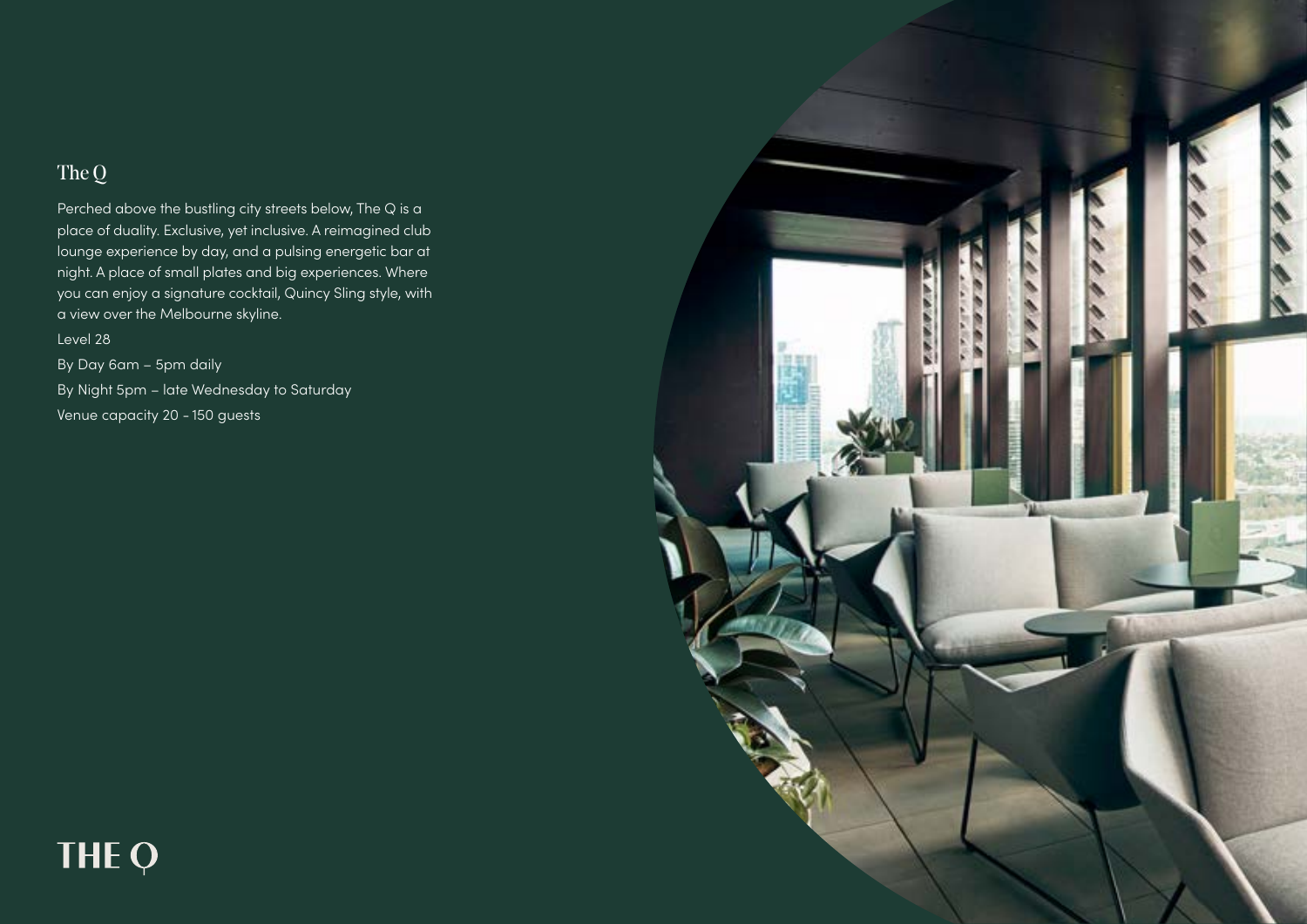### The Q EOFY Package

#### 79pp including 2 hours of drinks | Choose 6 canapés and 2 substantial bowls

Coffin Bay oyster w red nahm jim, coriander & fried shallot GF, DF, NF Pomelo betel leaf w caramelised coconut, chilli & mint GF, DF, VEG Smoked eel betel leaf w sawtooth coriander & peanuts GF, DF Silkin tofu w pickled ginger, herbs & chilli soy dressing GF, NF, DF, VEG Son-in-law eggs w yellow bean sauce, green mango & herb salad NF, DF, V Tuna & prawn sesame cups w chilli jam nahm jim, lemongrass & caviar DF, NF Roti pizza w eggplant capsicum jaew & minted cashew cream DF, VEG Mekong chicken ribs w garlic chilli fish sauce, roasted rice & lime leaf GF, DF, NF, SF Roasted pork belly baos w turmeric pickles & hoi sin DF, SF Crispy tempe baos w cauliflower sesame achar & sriracha mayo DF, SF, V Vegetable spring rolls w pickled daikon & carrot, lettuce, mint & nuoc cham DF, NF, VEG Fresh duck spring rolls w grilled pineapple, noodles, chilli soy dipping sauce DF, NF, SF Cauliflower & shiso fritters w green chilli dipping sauce DF, NF, SF, V Beef & lemongrass lettuce cups w sticky rice, galangal & chilli sauce DF, NF

#### Substantial bowl items

Roast duck & crispy rice salad w lychee, lemongrass, coriander & chilli jam dressing GF, DF Tom yum fried rice w crab meat, pea eggplant, Thai basil GF, DF, NF Yellow curry of spiced pumpkin w shallot, Thai basil & pickled ginger GF, DF, NF, VEG Pad cha curry w tempeh w pea eggplant, baby corn & holy basil DF, NF, GF, VEG Massaman curry of lamb w kipfler potato & cucumber & chilli relish DF, GF, SF

**THE Q** 

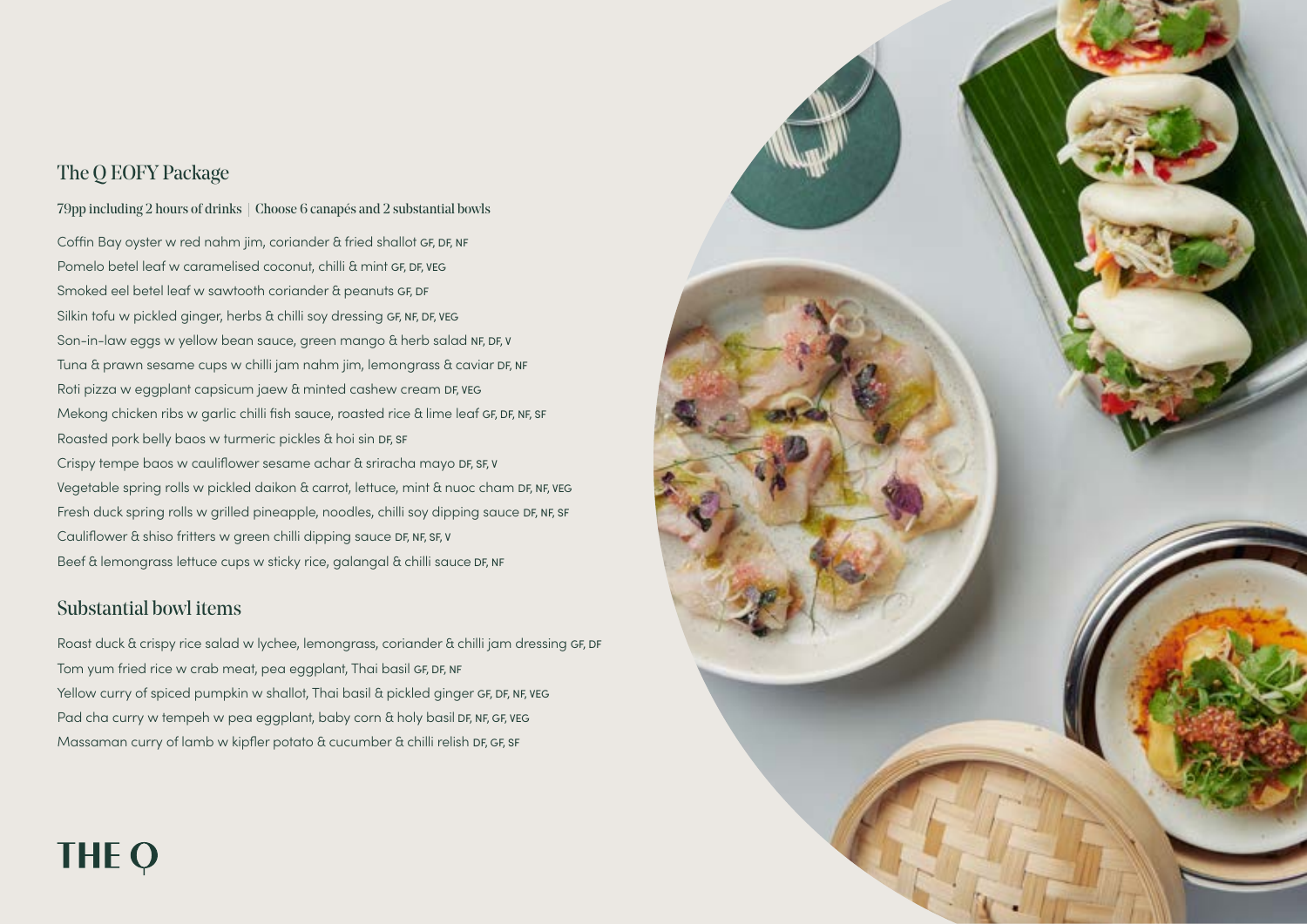## The Q EOFY Package

Drinks

Sparkling Até Sparkling Brut NV, South Eastern Australia

White - Choose 1 Até Pinot Grigio, South Eastern Australia Até Sauvignon Blanc, South Eastern Australia

Red - Choose 1 Até Shiraz, South Eastern Australia Até Cabernet Sauvignon, South Eastern Australia

Beer Mornington Draught

THE Q